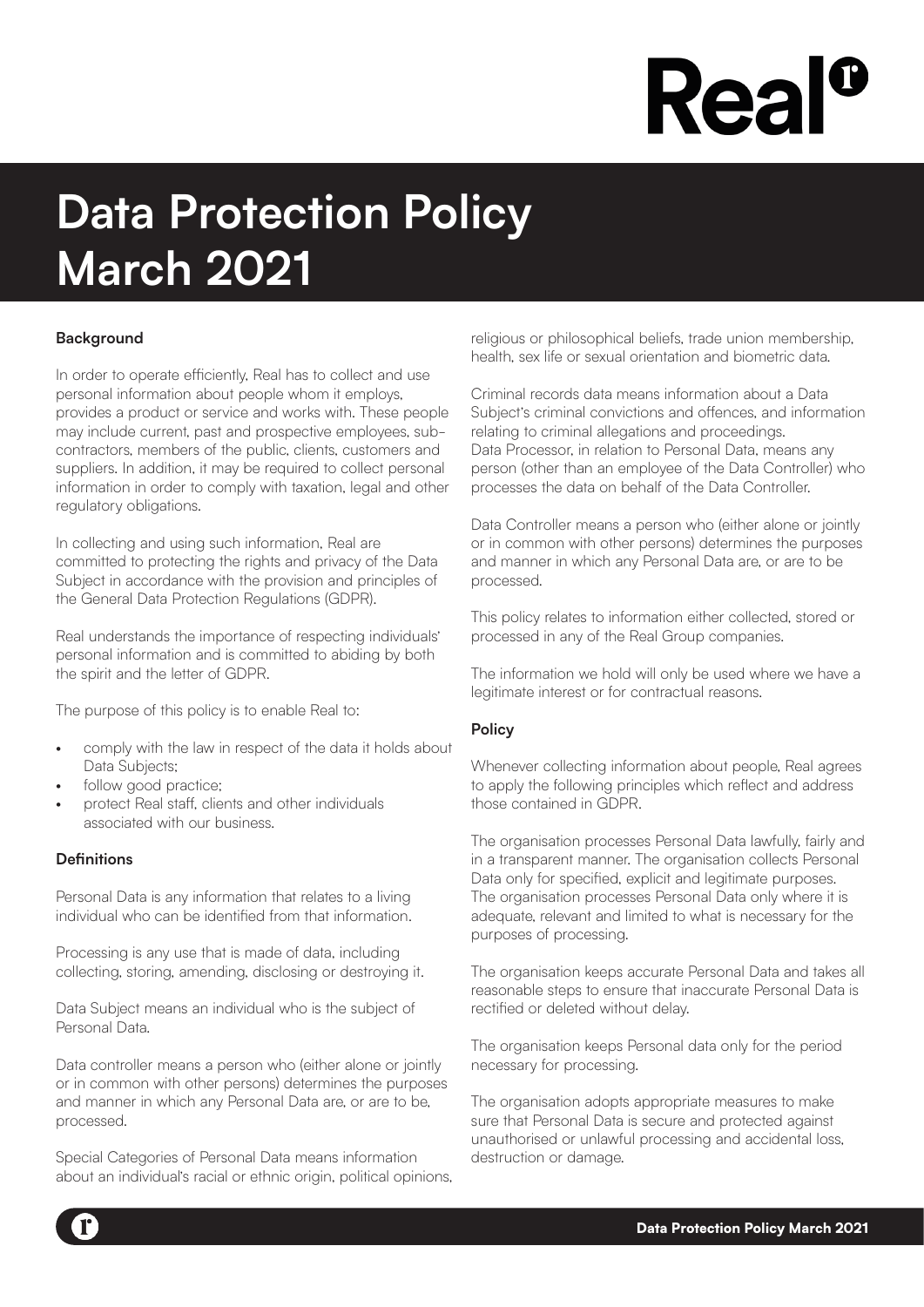

Real will advise Data Subjects the reasons for processing their Personal Data, how it uses such data and the legal basis for processing in its privacy notices. It will not process Personal Data of Data Subjects for other reasons.

Where the organisation relies on its legitimate interests as the basis for processing data, it will carry out an assessment to ensure that those interests are not overridden by the rights and freedoms of the Data Subjects.

Where Real processes special categories of Personal Data or criminal records data to perform obligations or to exercise rights in employment law, this is done in accordance with the Background Checking Policy.

Where we are a Data Processor we do so under an appropriate contractual framework in order to provide services on behalf of the Data Controller.

Where we are a Data Controller we have appropriate technical and organisational measures to ensure and demonstrate that processing is performed in accordance with GDPR.

# **Individuals rights to access personal data held about them**

Where Real holds personal information about an individual, that individual has the right to make a subject access request. As part of such a request Real are required to disclose the following information as specified in the request:

- Whether or not Data Subject data is processed and if so why; the categories of Personal Data concerned and the source of the data if it is not collected from the individual.
- To whom the individual's data is or may be disclosed, including to recipients located outside the European Economic Area (EEA) and the safeguards that apply to such transfers.
- Real will seek to ensure that Personal Data is not transferred outside the EEA without appropriate safeguards being in place. If a Data Processor processes Personal Data outside the EEA or uses a sub-contractor to process Personal Data outside the EEA then, before agreeing to supply any Personal Data to the Data Processor an assurance must be obtained that the country is on the EU's list of countries with adequate levels of protection (GDPR Principle 8). If not, then suitable contractual arrangements - for example the EU's model clauses for data transfers - must be in place. For transfers of Personal Data to Data Processors based in the United States of America the receiving Data Processor must provide an assurance that they participate in the Privacy Shield Program.
- For how long the Data Subject's Personal Data is stored (or how that period is decided).
- Data Subject's right to rectification or erasure of data, or to restrict or object to processing.
- Data Subject's right to complain to the Information Commissioner if the Data Subject thinks the organisation has failed to comply with their data protection rights; and
- Whether or not the organisation carries out automated decision-making and the logic involved in any such decision-making.

# **Other rights of a data subject**

Data Subjects have a number of other rights in relation to their Personal Data. They can require Real to:

- Rectify inaccurate data;
- Stop processing or erase data that is no longer necessary for the purposes of processing;
- Stop processing or erase data if the individual's interests override the organisation's legitimate grounds for processing data (where the organisation relies on its legitimate interests as a reason for processing data);
- Stop processing or erase data if processing is unlawful;
- Stop processing data for a period if data is inaccurate or if there is a dispute about whether or not the individual's interests override the organisation's legitimate grounds for processing data.

To ask Real to take any of these steps, the individual should email: pnicholls@real-group.co.uk.

All requests to access such information will be handled in accordance with GDPR.

If a subject access request is manifestly unfounded or excessive, the organisation is not obliged to comply with it.

If you believe that Real has not complied with your data protection rights, you should raise your concern with us in the first instance or directly to Information Commissioners office at https://ico.org.uk/for-the-public/raising- concerns/.

# **Register of data controllers**

The Information Commissioner maintains a public register of individuals and organisations which hold and process Personal Data, known as Data Controllers. All Real Group Companies are registered as Data Controllers with the Information Commissioner.

# **Data Security**

Real takes the security of Personal Data seriously. Real has internal policies and controls in place to protect Personal Data against loss, accidental destruction, misuse or disclosure and to ensure that data is not accessed, except by employees in the proper performance of their duties.